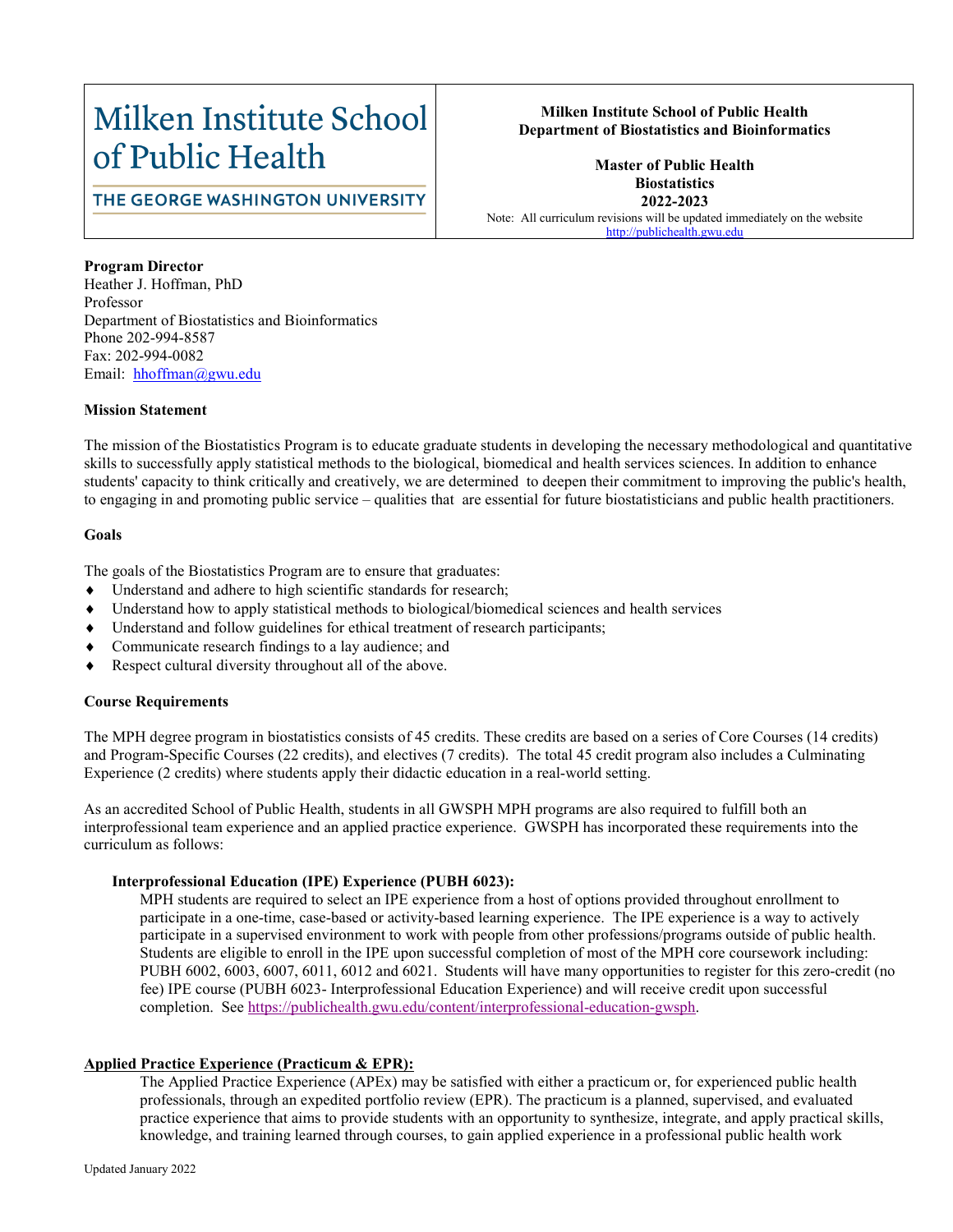environment, and to work on public health practice projects that are of particular interest to you. Information about the Practicum will be introduced through school-wide Practicum Information Sessions held by the Office of Applied Public Health and through meetings with your department practicum staff and faculty. During the practicum, you will work at least 120 hours in the field under the supervision of the site preceptor who has agreed to directly supervise the work you are conducting. Students are required to fulfill all requirements of the 120-hour practicum to receive credit for PUBH 6000. If you have had prior work experience, then you will find that the practicum provides the opportunity to hone skills or to gain new experience in a different area. However, if you have substantial public health experience relevant to your department/track, including 5+ years of full-time public health work for students after receiving your undergraduate degree, or 3+ years of full-time work for students who already have a graduate degree prior to beginning the MPH, then you may be able to satisfy the APEx requirement through an EPR instead of doing the practicum, with advanced approval by your department's practicum team.

#### **Program Prerequisites**

All applicants to the MPH Biostatistics degree program must have completed (a) two semesters of college level calculus through Calculus II with a grade of B or better or (b) one semester of college level calculus with a grade of B or better and enroll in a calculus refresher short course before or during the first term to be considered for admission.

#### **Program-Specific Competencies**

The specialization in Biostatistics focuses on developing students' skills in the statistical analysis and interpretation of health research data. The following competencies were developed in concert with professors of biostatistics courses (at GWU as well as from other CEPH-accredited MPH programs), biostatistics textbooks, conversations with prospective employers likely to hire MPH-biostatistics graduates, and with experience teaching biostatistics courses to MPH students. ASPPH Education Committee competencies were also consulted.

Upon completion of the MPH in Biostatistics, students will demonstrate functional competence to:

- Enumerate and apply the underlying principles and methods to design, plan, and conduct public health and biomedical studies including cohort, case control, cross-sectional, and clinical trials. Relevant courses: PUBH 6899\*, 6866, 6869, 6862, 6864, 6865, and 6015.
- Conduct data analysis and interpret the results from public health and biomedical studies including cohort, case control, cross-sectional, and clinical trials. Relevant courses: PUBH 6899\*, 6850, 6851, 6852, 6853, 6869, 6862, 6864, 6868, 6865, 6015.
- Manipulate various databases from large scale epidemiological studies and clinical trials studies using statistical software, e.g. SAS®. Relevant course: PUBH 6899\*, 6850, 6851, 6852, 6853, 6864, 6869, 6862, 6865, 6015.
- Use theoretical biostatistical concepts in an applied setting to identify the appropriate data analysis methods for public health and biomedical studies including cohort, case control, cross-sectional, and clinical trials. Relevant courses: PUBH 6853, 6869, 6862, 6864, 6868, 6865, 6015.
- Synthesize data and relevant literature and interpret findings from statistical analyses in a causal framework, in order to prepare manuscripts and make oral presentations for both professional and lay audiences. Relevant courses: PUBH 6899\*, 6853, 6869, 6862, 6864, 6868, 6865, 6015.
- Work as a member of a multidisciplinary research team and recognize and appropriately respond to ethical issues that arise in research. Relevant courses: PUBH 6899\*, 6866, 6853, 6869, 6862, 6864, 6865, 6015.
- Provide biostatistical advice as a member of a team of researchers engaged in a biomedical or epidemiological research project. Relevant courses: PUBH 6899\*, 6853, 6869, 6862, 66864, 6865, 6015.
- Apply biomedical and epidemiological concepts in identifying and describing the determinants and the distribution of disease in human populations which is the necessary background for successful participation in studies of health and disease. Relevant courses: PUBH 6866, 6862, 6864, 6865, 6015.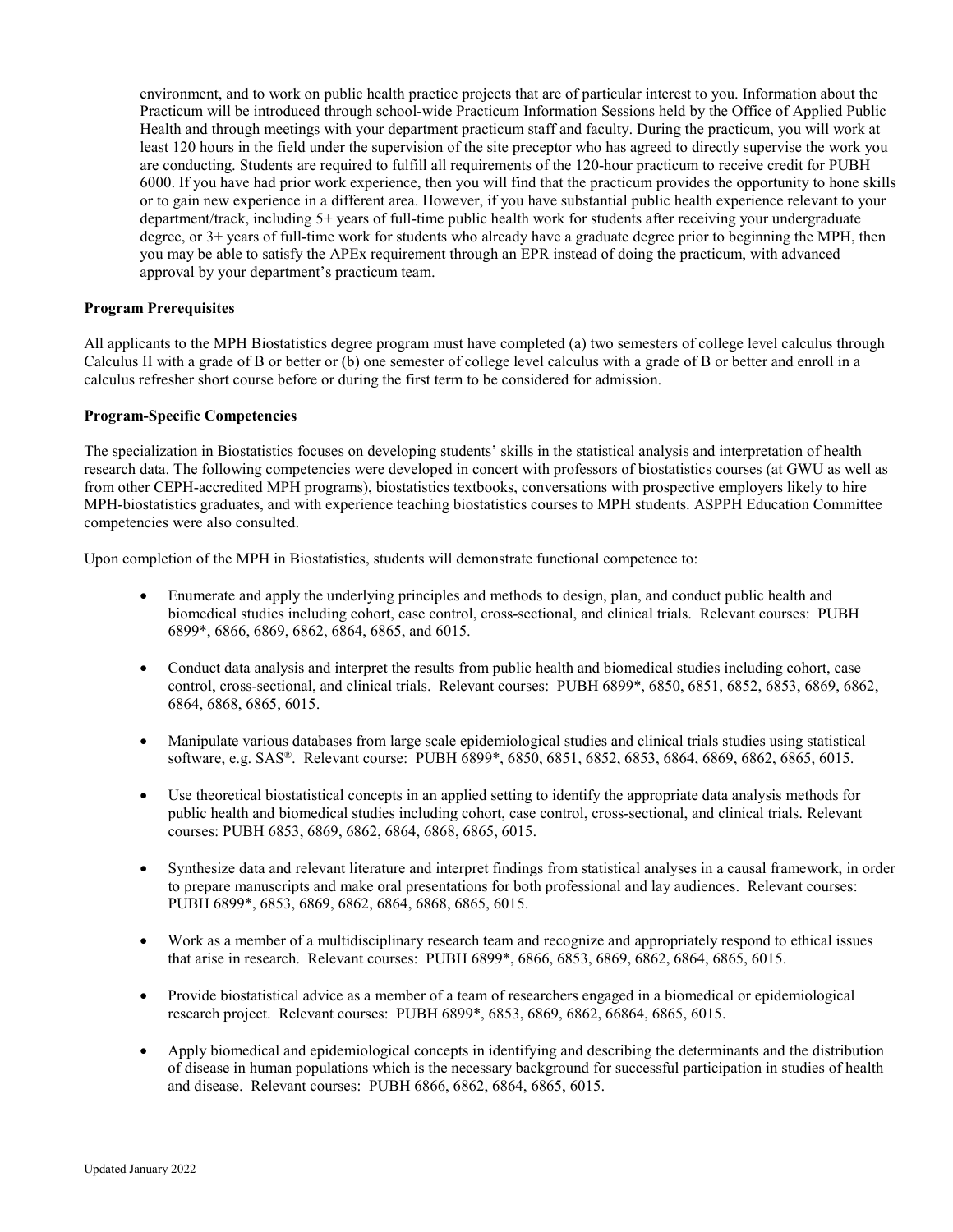- Identify and assess patterns of emerging diseases to postulate hypotheses and to propose appropriate strategies in order to quantitatively evaluate the impact of health problems. Relevant courses: PUBH 6899\*, 6866, 6853, 6869, 6862, 6864, 6865, 6015
- Comprehend basic ethical and legal principles pertaining to the collection, maintenance, use and dissemination of biomedical and epidemiologic data. PUBH 6866, 6869, 6862, 6864, 6865, 6015

\*Selected biostatistics topics/electives

#### **Sample Special Project Topics**

- Longitudinal Assessment of Disease Severity Markers in Renal Patients
- Analysis of USDA Data Trends on Toxic Residues in Animal Food Sources
- Alternative Methods for Analyzing Knee Surgery Outcome Data
- Correlates of Cerebral Spinal Fluid Substances in HIV Patients
- Development of a Prediction Model for Mortality in ICU Patients

#### **Sample Culminating Experience Topics**

#### **Cancer:**

- Inflammatory Breast Cancer
- Disparities in Cancer Diagnosis and Treatment
- Associations between Behavioral Factors and Cancer

#### **HIV/AIDS:**

- Use of Technology in the Care of HIV
- Infected Individuals
- Care of Pediatric and Adolescent HIV-Infected Patients
- Adherence to Antiretroviral Medications
- Development of Resistance to Antiretroviral Medications

#### **Infectious Disease:**

- Listeria at Meat Packaging Plants
- Food Contamination and Surveillance

#### **Other:**

- Racial/Ethnic Disparities in Low Birth Weight
- Use of Standardized Case Definitions in Adverse Events following Immunization Surveillance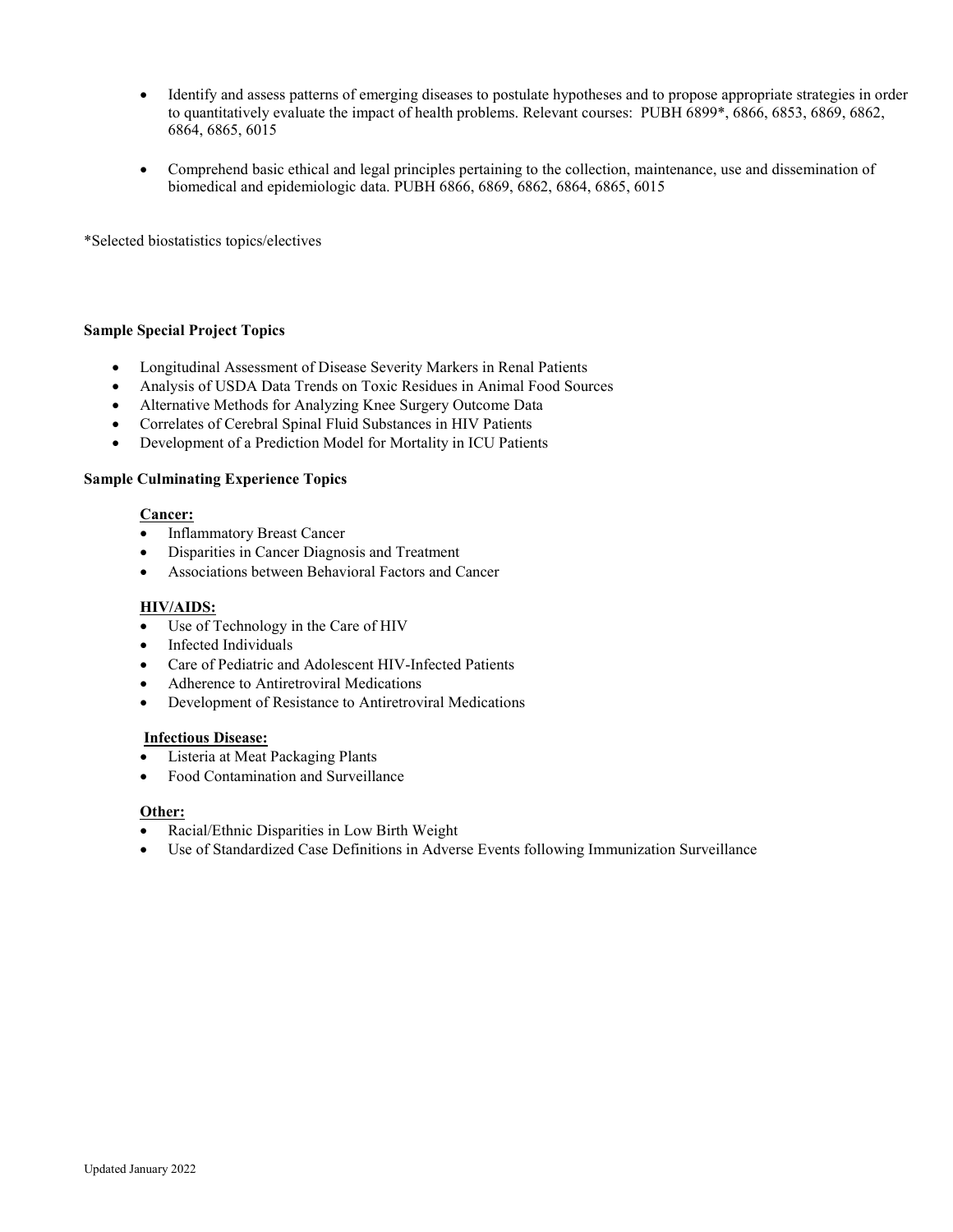# **Graduation Requirements**

## **MPH, Biostatistics**

- 1. **Graduate Credit Requirement:.** 45 graduate credits are required.
- 2. **Course Requirements:** Successful completion of the Core Courses and the Program-Specific Courses are required.
- 3. **Practicum Requirement:** Students are required to fulfill all requirements of the Applied Practice Experience.
- 4. **Interprofessional Education Experience (IPE):** Students are required to enroll, participate and complete an authorized IPE activity (PUBH 6023).
- 5. **Grade Point Requirement:** A 3.0 (B average) overall grade point average is required.
- 6. **Time Limit Requirement:** The degree must be completed within five years.
- 7. **Transfer Credit Policy.** Up to 12 graduate credits that have not been applied to a previous degree may be transferred to the MPH upon approval. External credits must have been earned from an accredited institution in the last 3 years with a grade of 3.0 (B) or better. SPH Graduate Certificate students can transfer as many credits as meet program requirements, up to 18 credits, to the MPH. Graduate Certificate students wishing to transfer to a degree program may apply to do so via the online change of concentration petition after completion of 3 or more courses and a cumulative GPA of 3.0 or better. A grade of B or better is required for a course to be eligible for transfer.
- 8. **CITI Training requirement**: All students are required to complete training regarding human subject protection regulation and the Health Insurance Portability and Accountability Act of 1996 (HIPAA). To fulfill this requirement, you must complete the Collaborative IRB Training Initiative (CITI) Course in The Protection of Human Research Subjects.
- 9. **Integrity Quiz & Plagiarism requirement**: All students are required to review the George Washington University Code of Academic Integrity and take the quiz within their first semester of study. The Code of Integrity and step-by-step instructions can be found here: http://publichealth.gwu.edu/integrity
- 10. **Professional Enhancement requirement**: Students must participate in 8 hours per degree program Public Health-related lectures, seminars, and symposia, related to your field of study. Professional Enhancement activities supplement the academic curriculum and help prepare students to participate actively in the professional community. Opportunities for professional enhancement are regularly publicized via the Milken Institute SPH Listserv and through your department or advisor. Students must submit documentation of Professional Enhancement activities to the Office of Student Records. The documentation consists of the Professional Enhancement Form http://publichealth.gwu.edu/academics/forms (which includes a prior approval signature from the student's advisor, a description of the program agenda, and proof of attendance. Remember to submit your documentation before you apply to graduate!

**Course Descriptions and Registration** information can be found on the website: <http://publichealth.gwu.edu/academics>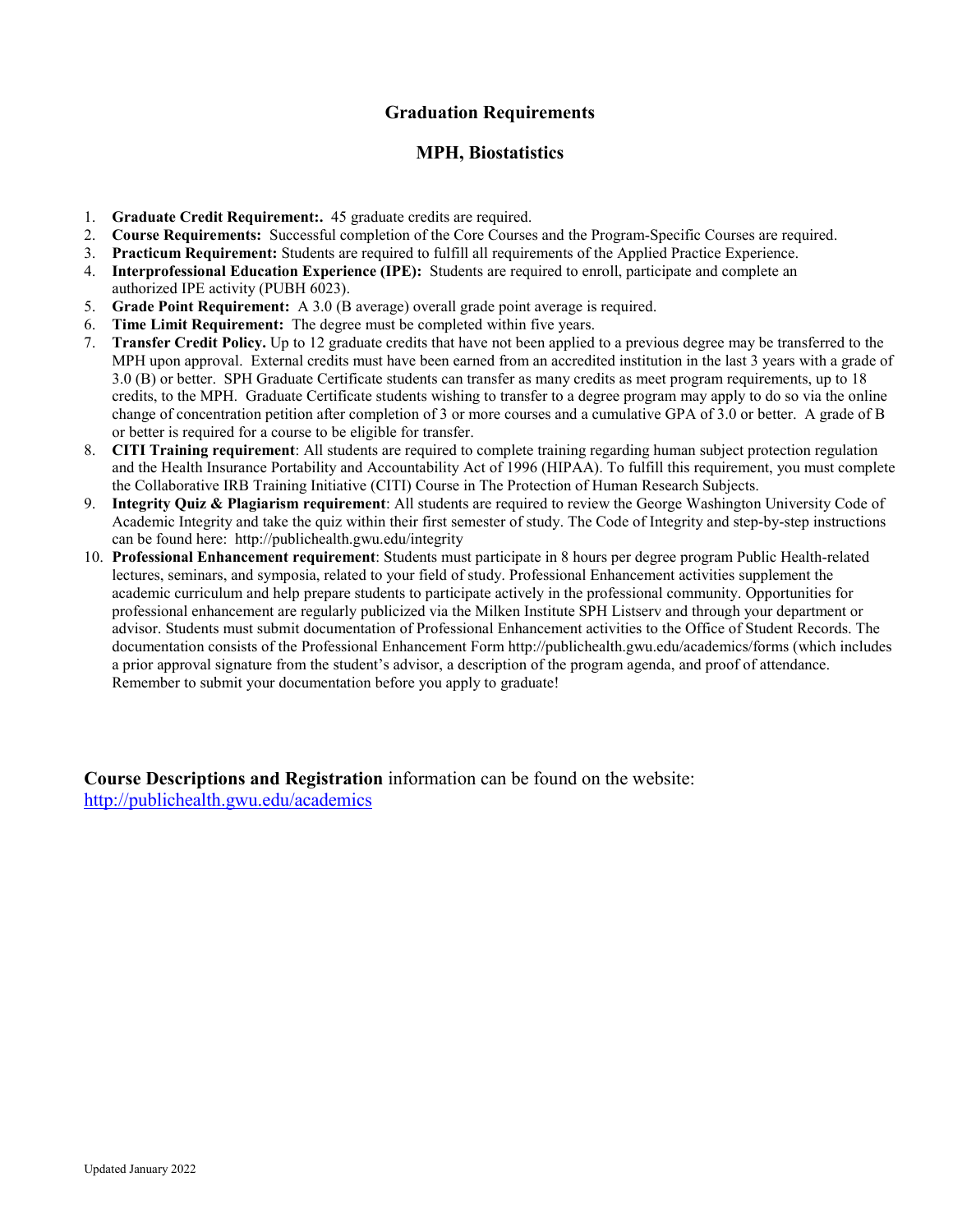# **Department of Biostatistics and Bioinformatics Master of Public Health BIOSTATISTICS**

of Public Health THE GEORGE WASHINGTON UNIVERSITY

Milken Institute School

| THE GEORGE WASHINGTON UNIVERSITY                                     |                                                   | Program-at-a-Glance<br>2022-2023                                                                          |                |                                  |  |  |  |
|----------------------------------------------------------------------|---------------------------------------------------|-----------------------------------------------------------------------------------------------------------|----------------|----------------------------------|--|--|--|
| <b>Begin Planning Your Applied Practice Experience During Year 1</b> |                                                   |                                                                                                           |                |                                  |  |  |  |
| <b>Required Core Course (16 credits)</b>                             |                                                   |                                                                                                           | <b>Credits</b> | <b>Semester Offered</b>          |  |  |  |
| <b>PUBH 6000</b>                                                     | MPH Applied Practice Experience                   |                                                                                                           |                | All                              |  |  |  |
| <b>PUBH 6003</b>                                                     | Principles & Practice of Epidemiology             |                                                                                                           | 3              | Fall, Spring Summer 10<br>weeks  |  |  |  |
| <b>PUBH 6007</b>                                                     |                                                   | Social & Behavioral Approaches to Public Health                                                           | $\overline{2}$ | Fall, Spring, Summer I           |  |  |  |
| <b>PUBH 6009</b>                                                     | <b>Fundamentals of Program Evaluation</b>         |                                                                                                           | $\overline{2}$ | Fall, Spring, Summer I           |  |  |  |
| <b>PUBH 6011</b>                                                     | Health                                            | Environmental & Biological Fundamentals of Public                                                         | 3              | Fall, Spring, Summer 10<br>weeks |  |  |  |
| <b>PUBH 6012</b>                                                     | <b>Fundamentals of Health Policy</b>              |                                                                                                           | $\overline{2}$ | Fall, Spring, Summer I           |  |  |  |
| <b>PUBH 6021</b>                                                     | Leading Self and Teams in Public Health           | Essentials of Public Health Practice & Leadership 1:                                                      | $\mathbf{1}$   | Fall, Spring, Summer I           |  |  |  |
| <b>PUBH 6022</b>                                                     | <b>Public Health</b>                              | Essentials of Public Health Practice & Leadership 2:<br>Managing Organizations and Influencing Systems in | 1              | Fall, Spring, Summer I           |  |  |  |
| <b>PUBH 6023</b>                                                     | Interprofessional Education Experience            |                                                                                                           | 0              | Fall, Spring Summer              |  |  |  |
| <b>PUBH 6015</b>                                                     | <b>Culminating Experience</b>                     |                                                                                                           | $\overline{2}$ | See Advisor                      |  |  |  |
|                                                                      | <b>Required Departmental Courses (22 credits)</b> |                                                                                                           |                |                                  |  |  |  |
| <b>PUBH 6850</b>                                                     | Introduction to SAS for Public Health Research    |                                                                                                           | $\mathbf{1}$   | Fall                             |  |  |  |
| <b>PUBH 6851</b>                                                     | Introduction to R for Public Health Research      |                                                                                                           | $\mathbf{1}$   | Fall                             |  |  |  |
| <b>PUBH 6852</b>                                                     |                                                   | Introduction to Python for Public Health Research                                                         | $\mathbf{1}$   | Fall                             |  |  |  |
| <b>PUBH 6853</b>                                                     | Analysis                                          | Use of Statistical Packages: Data Management and Data                                                     | 3              | Fall, Spring                     |  |  |  |
| <b>PUBH 6862</b>                                                     |                                                   | Applied Linear Regression Analysis for Public Health Research                                             | 3              | Fall                             |  |  |  |
| <b>PUBH 6864</b>                                                     |                                                   | Applied Survival Analysis for Public Health Research                                                      | 3              | Spring                           |  |  |  |
| <b>PUBH 6865</b>                                                     |                                                   | Applied Categorical Data Analysis for Public Health Research                                              | 3              | Spring                           |  |  |  |
| <b>PUBH 6866</b>                                                     | Principles of Clinical Trials                     |                                                                                                           | 3              | Spring                           |  |  |  |
| <b>PUBH 6868</b>                                                     | <b>Quantitative Methods</b>                       |                                                                                                           | 3              | Spring                           |  |  |  |
| <b>PUBH 6869</b>                                                     | Principles of Biostatistical Consulting           |                                                                                                           | 1              | Spring                           |  |  |  |
| Electives (7 credits)<br>7                                           |                                                   |                                                                                                           |                |                                  |  |  |  |
| PUBH 6xxx<br>Any SPH (PUBH, HSML, EXNS) graduate level course        |                                                   |                                                                                                           |                | Fall, Spring, Summer             |  |  |  |
| <b>Course Distribution</b>                                           |                                                   |                                                                                                           | <b>Credits</b> |                                  |  |  |  |
| <b>Public Health Core Courses</b>                                    |                                                   |                                                                                                           | 14             |                                  |  |  |  |
| <b>Culminating Experience</b>                                        |                                                   |                                                                                                           | $\overline{2}$ |                                  |  |  |  |
| <b>Required Departmental Courses</b>                                 |                                                   | 22                                                                                                        |                |                                  |  |  |  |
| <b>School of Public Health Electives</b>                             |                                                   |                                                                                                           | $\overline{7}$ |                                  |  |  |  |
| <b>Total Degree Credits</b>                                          |                                                   |                                                                                                           | 45             |                                  |  |  |  |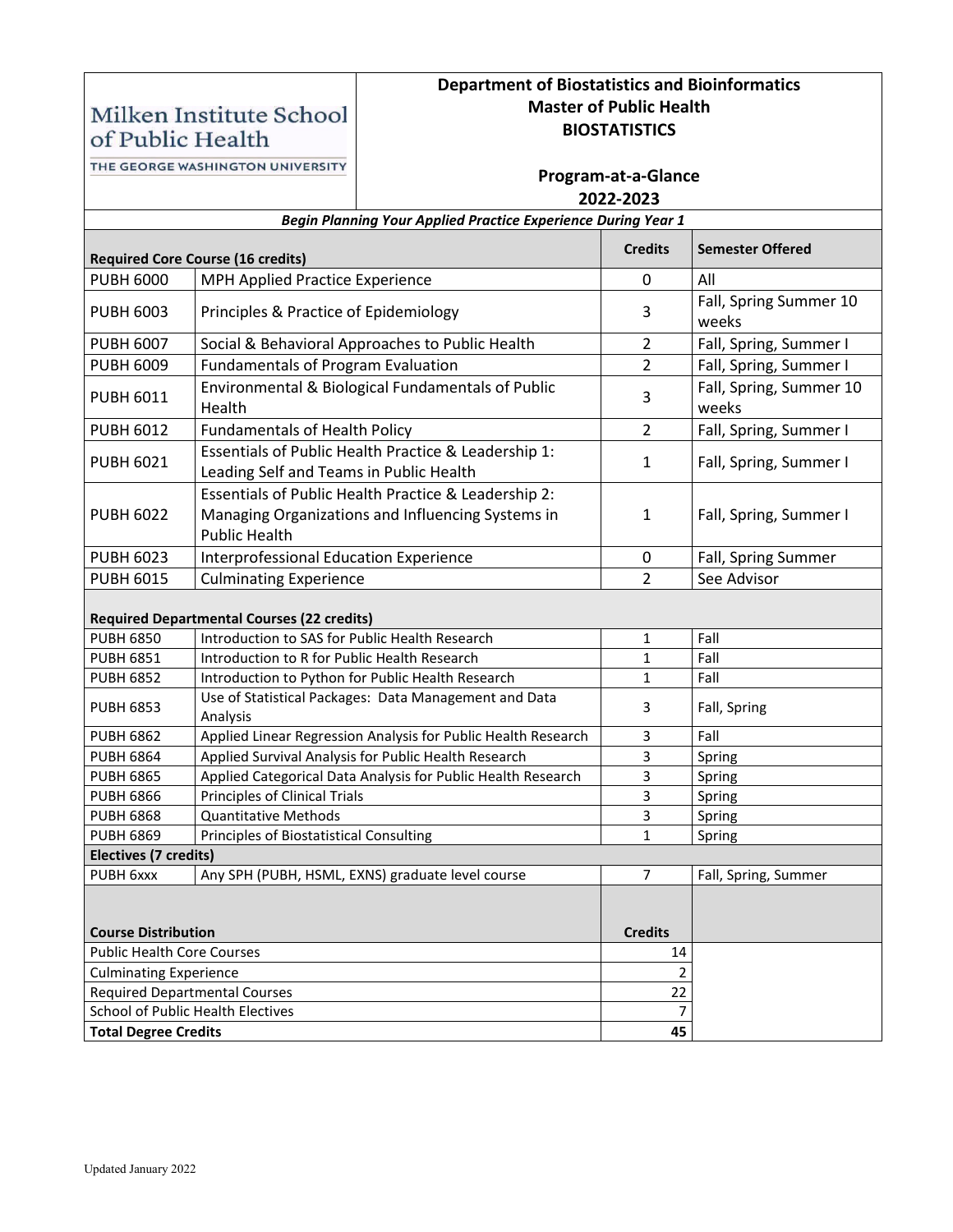# Milken Institute School of Public Health

**Biostatistics**

**Advising Tips**

THE GEORGE WASHINGTON UNIVERSITY

## **NOTE: Always see your advisor for course scheduling and sequencing strategies, but remember that proper course selection, fulfilling requirements, and on-time graduation are your responsibilities.**

The Master of Public Health (MPH) curriculum consists of four types of courses:

- Required Core Courses
- Required Program-Specific Courses
- **Electives**
- Required Practicum and Culminating Experience

The MPH core courses are designed to provide students with a broad public health context as well as a critical foundation for subsequent coursework. Early completion of these core courses ensures that students will have the base of knowledge to successfully complete the program specific courses and to get as much as possible out of them. As such, entering students are expected to enroll in MPH core courses in accordance with the following guidelines:

- We expect MPH students to complete the MPH core courses in their first year following their admission into the program (fall/spring/summer).
- Students may take core courses in any order.

Part-time students (who generally take 5 to 7 credits per semester) will typically concentrate on taking just core courses in their first year, and then take program-specific courses in their second and third years.

In order to help assure that all students complete core courses in the first year of study, GW SPH will offer all core courses during all three semesters (fall, spring, and summer). This will allow students who wish to complete their MPH degree within two years to do so, and will allow every student to make steady progress toward completing the MPH degree. Most of the MPH Biostatistics program specific courses are offered twice in each academic year (fall/spring semesters).

We recognize that there may be exceptional circumstances that make it difficult for a student to complete core courses in the first year as outlined above. Any such student should discuss this situation with his or her academic advisor.

For additional information and resources regarding registration, course descriptions, schedule of classes, advising, etc. follow this link: <http://publichealth.gwu.edu/academics>

Table 1 (full time students) and Table 2 (part time students) present sample course schedules that students admitted to the MPH program in biostatistics can use as a guideline to structure their program of studies. It is noteworthy that in either sample course schedule a fully 45 credits are required to complete the degree, including core courses (14 credits), program specific courses (22 credits), public health electives (7 credits) and the culminating experience (2 credits). See below.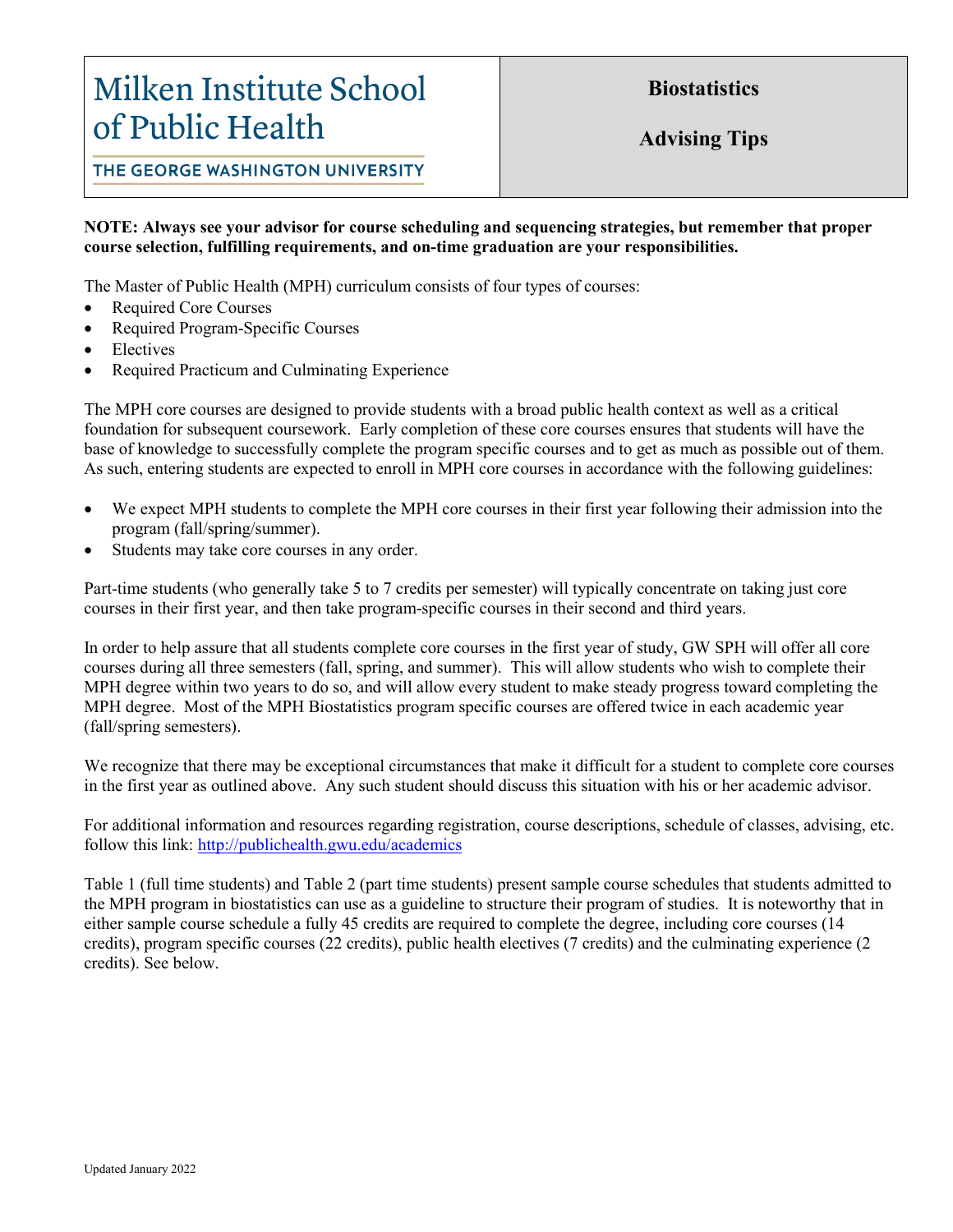# **Milken Institute School of Public Health MPH in Biostatistics (45 cr)**

| <b>Sample Schedule for 2-Year Completion (Summer start)</b> |  |  |  |  |  |  |  |  |  |  |
|-------------------------------------------------------------|--|--|--|--|--|--|--|--|--|--|
|-------------------------------------------------------------|--|--|--|--|--|--|--|--|--|--|

| <b>Semester</b>             | Cr             | Course #         | <b>Course Name</b>                                             |
|-----------------------------|----------------|------------------|----------------------------------------------------------------|
| Summer 1 <sup>st</sup> year | $\overline{2}$ | <b>PUBH 6007</b> | Social & Behavioral Approaches to Public Health                |
| 5 credits                   | 3              | <b>PUBH 6011</b> | <b>Environmental and Biological Fundamentals</b>               |
| Fall 1 <sup>st</sup> year   | $\overline{2}$ | <b>PUBH 6012</b> | <b>Fundamentals of Health Policy</b>                           |
| 9 credits                   |                | <b>PUBH 6021</b> | Essentials of Public Health Leadership & Practice 1            |
|                             |                | <b>PUBH 6850</b> | Introduction to SAS for Public Health Research                 |
|                             |                | <b>PUBH 6851</b> | Introduction to R for Public Health Research                   |
|                             |                | <b>PUBH 6852</b> | Introduction to Python for Public Health Research              |
|                             | 3              | <b>PUBH 6862</b> | Applied Linear Regression Analysis for Public Health Research  |
| Spring 1 <sup>st</sup> year | 3              | <b>PUBH 6853</b> | Use of Statistical Packages: Data Management and Data Analysis |
| 9 credits                   | 3              | <b>PUBH 6866</b> | Principles of Clinical Trials                                  |
|                             | 3              | <b>PUBH 6868</b> | <b>Quantitative Methods</b>                                    |
| Summer 2 <sup>nd</sup> year | $\overline{2}$ | <b>PUBH 6009</b> | <b>Fundamentals of Program Evaluation</b>                      |
| 5 credits                   | 3              | PUBH 6xxx        | <b>PUBH</b> Electives                                          |
| Fall 2 <sup>nd</sup> year   | 3              | <b>PUBH 6003</b> | Principles and Practice of Epidemiology                        |
| 8 credits                   | 4              | PUBH 6xxx        | <b>PUBH</b> Elective                                           |
|                             | 1              | <b>PUBH 6022</b> | Essentials of Public Health Leadership & Practice 2            |
|                             | $\overline{0}$ | <b>PUBH 6000</b> | <b>MPH Applied Practice Experience</b>                         |
| Spring $2nd$ year           | 3              | <b>PUBH 6864</b> | Applied Survival Analysis for Public Health Research           |
| 9 credits                   | 3              | <b>PUBH 6865</b> | Applied Categorical Data Analysis for Public Health Research   |
|                             |                | <b>PUBH 6869</b> | Principles of Biostatistical Consulting                        |
|                             | 2              | <b>PUBH 6015</b> | <b>Culminating Experience</b>                                  |
|                             | 0              | <b>PUBH 6023</b> | <b>Interprofessional Education Experience</b>                  |